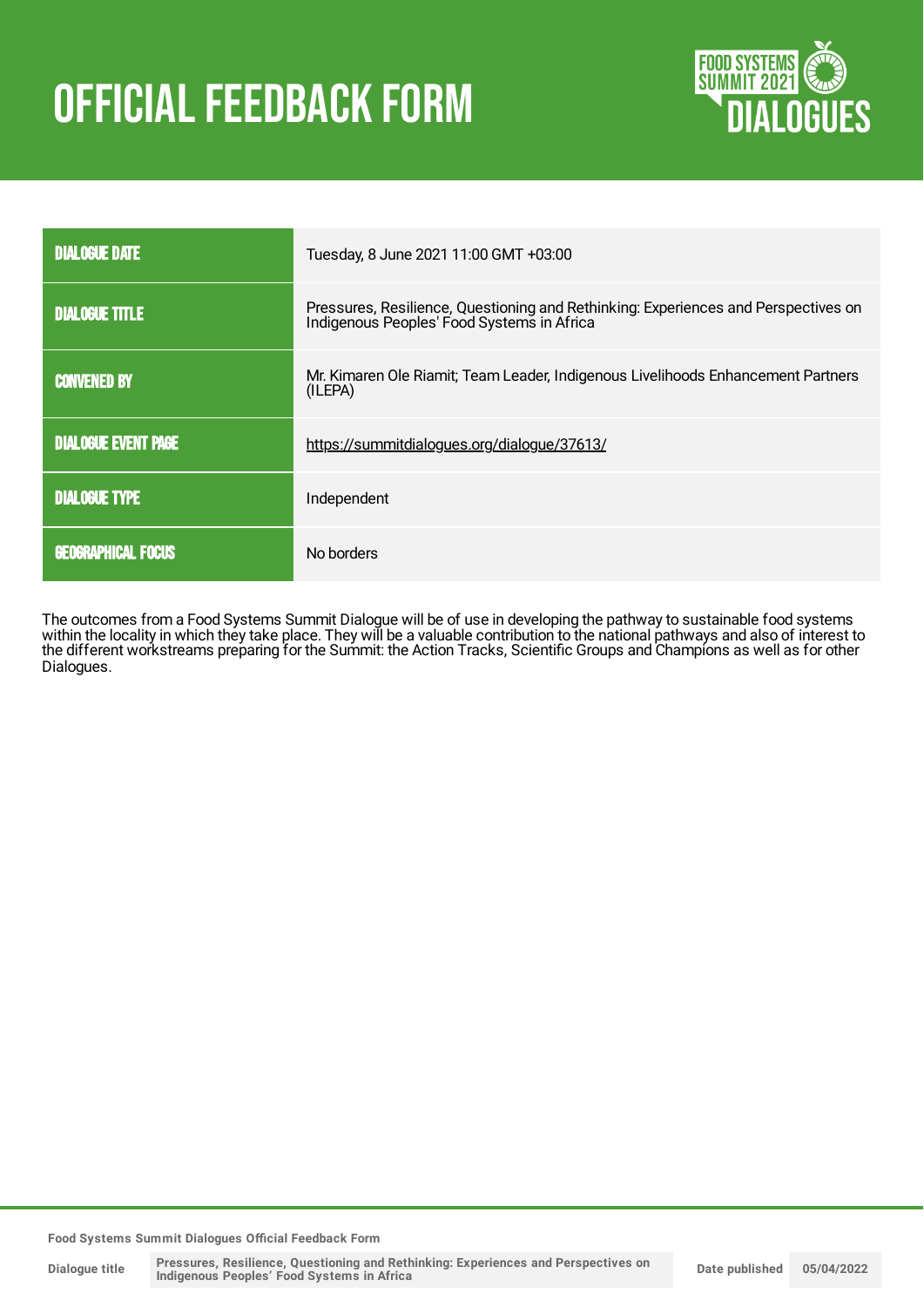## 1.PARTICIPATION

**TOTAL NUMBER OF PARTICIPANTS** PARTICIPATION BY AGE RANGE 0-18 6 19-30 15 31-50 3 51-65 66-80 80+ PARTICIPATION BY GENDER 8 Male 16 Female Prefer not to say or Other NUMBER OF PARTICIPANTS IN EACH SECTOR Agriculture/crops Education Education Health care Fish and aquaculture Communication Communication Livestock **Food processing** Food processing National or local government Agro-forestry **Example 2018** Food retail, markets Utilities Environment and ecology **Food industry** Food industry **Industrial** Trade and commerce Financial Services 24 Other

#### NUMBER OF PARTICIPANTS FROM EACH STAKEHOLDER GROUP

|               | Small/medium enterprise/artisan             | Workers and trade union                     |
|---------------|---------------------------------------------|---------------------------------------------|
|               | Large national business                     | Member of Parliament                        |
|               | Multi-national corporation                  | Local authority                             |
|               | Small-scale farmer                          | Government and national institution         |
|               | Medium-scale farmer                         | Regional economic community                 |
|               | Large-scale farmer                          | <b>United Nations</b>                       |
|               | Local Non-Governmental Organization         | International financial institution         |
|               | International Non-Governmental Organization | Private Foundation / Partnership / Alliance |
| 22.           | Indigenous People                           | Consumer group                              |
| $\mathcal{P}$ | Science and academia                        | Other                                       |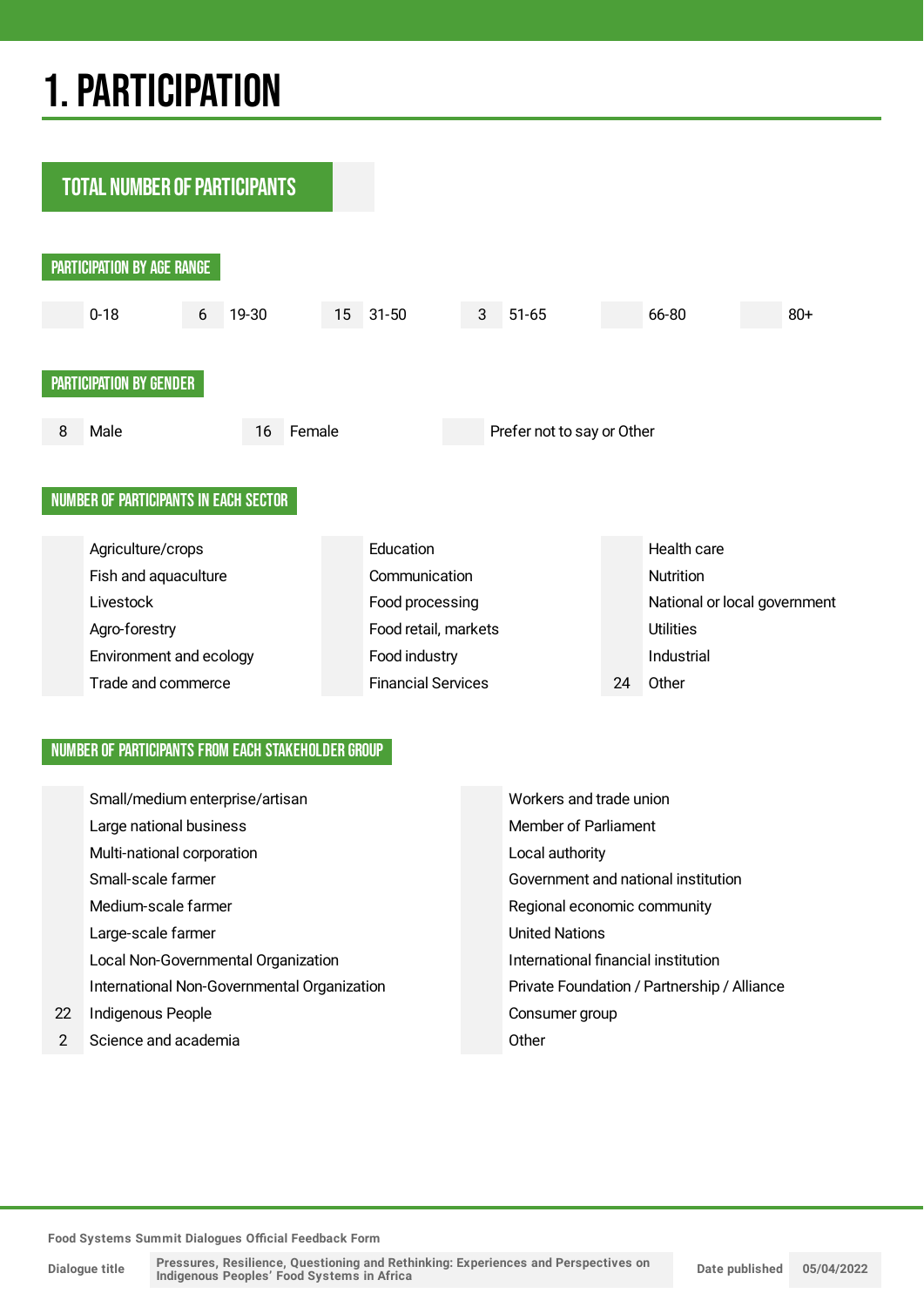## 2. PRINCIPLES OF ENGAGEMENT

HOW DID YOU ORGANIZE THE DIALOGUE SO THAT THE PRINCIPLES WERE INCORPORATED, REINFORCED AND ENHANCED?

To provide for meaningful conversation and the consolidation of action-oriented discussion, the Dialogue featured a combination of small, thematic group discussions and plenary conversations. The Dialogue began in a plenary session, with an invocation for spiritual harmonization to ground the conversation before introducing the background and objectives of the consultation to sensitize participants to opportunities for engagement at the Summit. The Dialogue then proceeded into three thematic groups of eight to twelve participants with guiding questions on their respective topics and an experienced moderator(s) to facilitate inclusive and action-oriented discussions. Methodology: The three independent thematic dialogues included youth -- moderated by Ms. Margaret Tunda Lepore, women -- moderated by Hindou Oumoru; and traditional knowledge holders -- moderated by Dr. Kanyinke Sena. The online webinar format of the Dialogue also featured English or French language translation to account for the linguistic diversity of Indigenous Peoples across Africa and provide for open and inclusive dialogue. To structure conversation in each independent thematic dialogue, ILEPA also provided guiding questions ahead of the Dialogue. To ensure the independent thematic dialogue sessions concluded with critically considered and actionable policy proposals; each moderator also promoted interactive conversation and encouraged participants to highlight solutions to raised areas of concern. These questions were also adapted to the context in each thematic dialogue session, identifying stakeholders, mechanisms, and issues that were most relevant to participants.

#### HOW DID YOUR DIALOGUE REFLECT SPECIFIC ASPECTS OF THE PRINCIPLES?

Embrace Multi-stakeholder inclusivity: The Dialogue facilitated the participation of African Indigenous peoples in the regional independent dialogues, convening African Indigenous youth, women, and men including elders from Anglophone and Frenchspeaking North, Central, West, and East Africa. Also, representatives from the Traditional Knowledge resource center academician/researchers, of the National Museums of Kenya (NMK), were in attendance. Recognize Complexity: The Dialogue did recognize the difference between the Traditional Knowledge Systems and the modern food systems. There was recognition of the difference in the approach within the different systems and their complexities, for instance, the IPs Traditional food system was communal and all the community members were responsible for ensuring that the environment from which they got their food is well protected. The community-Based Monitoring Systems continue to be a great avenue through which the community maintains its food system. Be Respectful: During the dialogue. The views and opinions of all the participants were welcomed. Recognition and Respect were also given to the other food systems which are different from the Indigenous Food System. Efforts were made to encourage all the participants to contribute.

DO YOU HAVE ADVICE FOR OTHER DIALOGUE CONVENORS ABOUT APPRECIATINGTHE PRINCIPLES OF ENGAGEMENT?

The principles of engagement are crucial and integral in the organization of any dialogue as they influence the quality of outputs of the dialogue; ensure inclusivity, facilitate rich harvesting of ensures and build solidarity in emerging areas of convergence.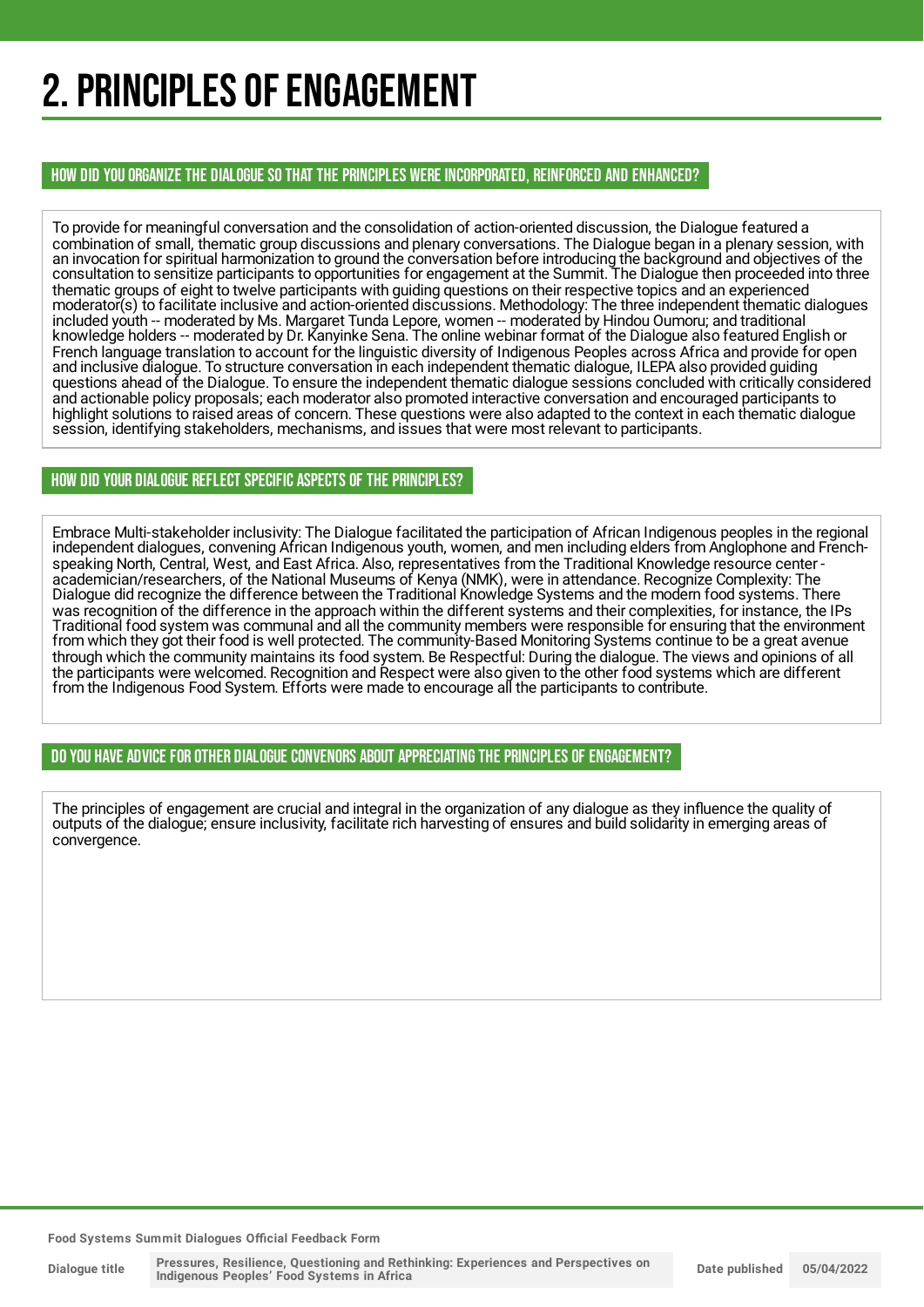## 3. METHOD

The outcomes of a Dialogue are influenced by the method that is used.

DID YOU USE THE SAME METHOD AS RECOMMENDED BY THE CONVENORS REFERENCE MANUAL?

✓ **Yes No**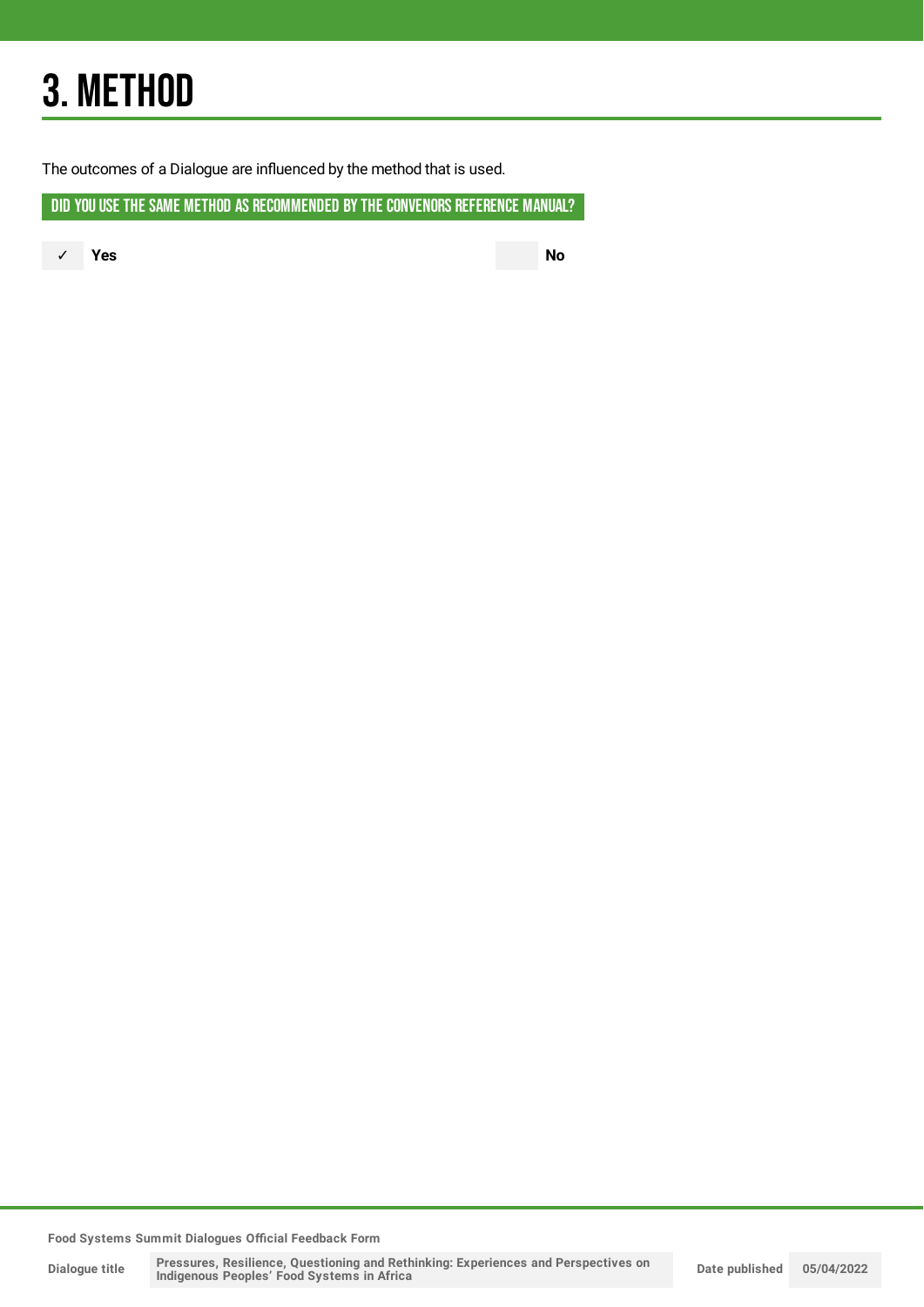## 4. DIALOGUE FOCUS & OUTCOMES

### MAJOR FOCUS

i) The Dialogue served as a platform to encourage new modalities for collaborative action for Indigenous Peoples across and within the African Region.

ii) Concretize the right to food and food systems in the continent by presenting perspectives related to food systems that reflect the distinct experiences of Indigenous people from various regions of Africa

iii) Clearly articulate the dynamics of the food crisis in the African region, identifying challenges and opportunities for Indigenous Peoples.

iv) Aim to develop collective and regionally responsive recommendations ahead of the summit.

#### ACTION TRACKS

| <b>KEYWORDS</b> |  |
|-----------------|--|
|-----------------|--|

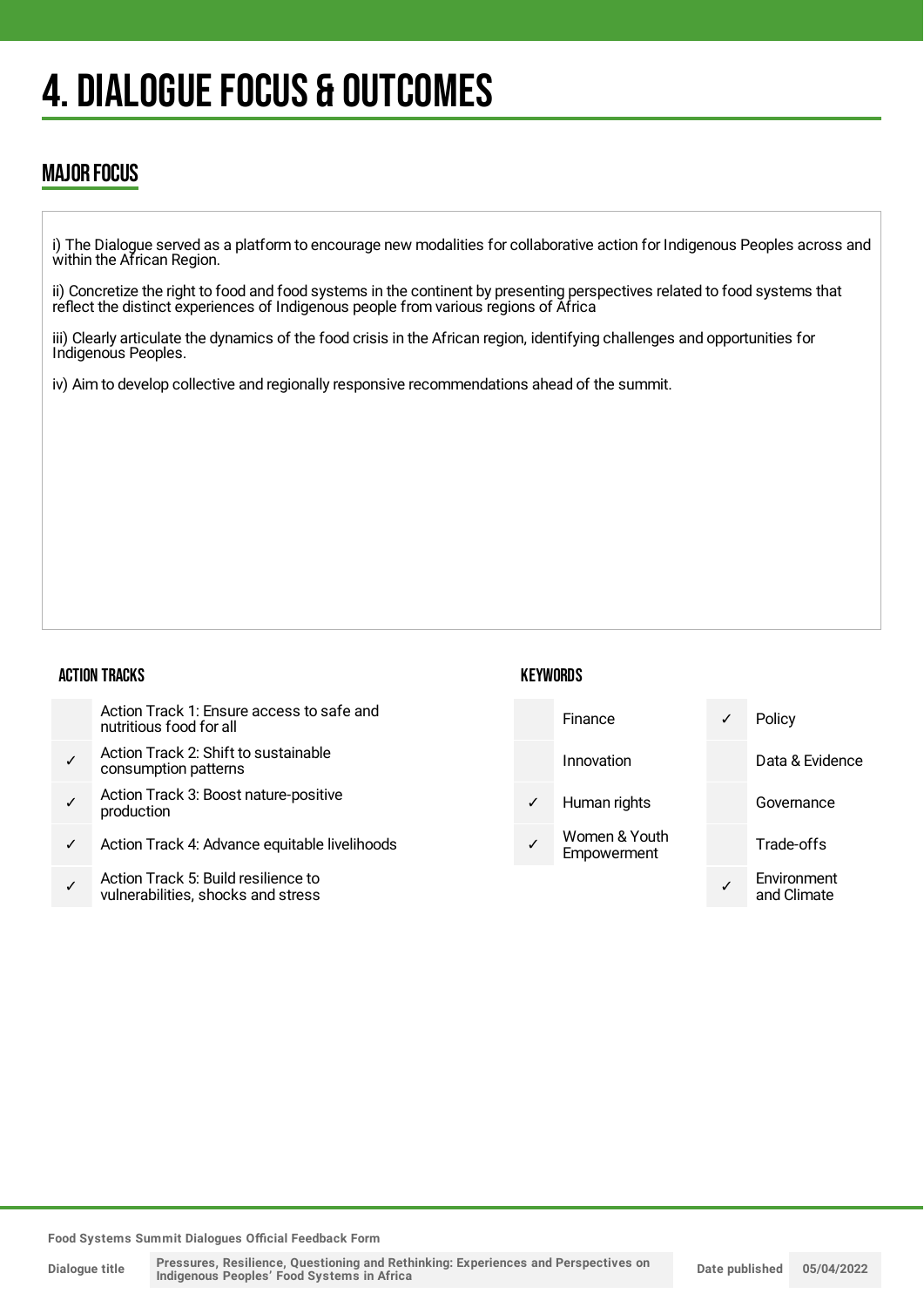### MAIN FINDINGS

The Dialogue revealed constituent-specific concerns such as land rights for women and cross-cutting matters that emerged in each independent thematic dialogue, such as intergenerational issues and the importance of preserving ancestral knowledge. The White Wiphala Paper Indigenous Peoples Food Systems supports the distinct yet converging nature of the food crises for Indigenous peoples, calling for the Summit to use an intersectionality lens. In real terms, Dialogue participants across the thematic sessions expressed collective interests while calling for land rights regimes, enhanced and targeted funding mechanisms, and governance that recognizes the needs of Indigenous women and pastoralists as groups with distinct challenges.

In developing the global Indigenous Peoples' position to the Summit Secretariat, policymakers must also consider the distinct regional barriers to implementing international and national provisions for the protection of Indigenous food systems in Africa. In particular, participants in the thematic dialogue on women called for governments to recognize the UN Declaration on the Rights of Indigenous Peoples (UNDRIP), specifically provisions relevant to the food systems of Indigenous people such as Articles 3, 18, 20, and 26 that acknowledge the collective rights of Indigenous Peoples to lands, territories, and resources, the rights of Indigenous Peoples to maintain and strengthen their own institutions, and to pursue their self-determined development.

The women's thematic dialogue session, in particular, called on the Kenyan government to recognize the ruling by the African Court on Human and Peoples' Rights in 2017 on the evictions of Ogiek people from their ancestral lands in the Mao Forest and implement remedial action, as outlined in the judgment.

#### ACTION TRACKS

|              | Action Track 1: Ensure access to safe and<br>nutritious food for all     |              | Finance                      | ✓ | Policy                     |
|--------------|--------------------------------------------------------------------------|--------------|------------------------------|---|----------------------------|
|              | Action Track 2: Shift to sustainable<br>consumption patterns             |              | Innovation                   |   | Data & Evidence            |
|              | Action Track 3: Boost nature-positive<br>production                      | $\checkmark$ | Human rights                 |   | Governance                 |
| $\checkmark$ | Action Track 4: Advance equitable livelihoods                            |              | Women & Youth<br>Empowerment |   | Trade-offs                 |
|              | Action Track 5: Build resilience to<br>wilperabilities shooks and stross |              |                              |   | Environment<br>and Climato |

**KEYWORDS** 

**Food Systems Summit Dialogues Official Feedback Form**

vulnerabilities, shocks and stress

and Climate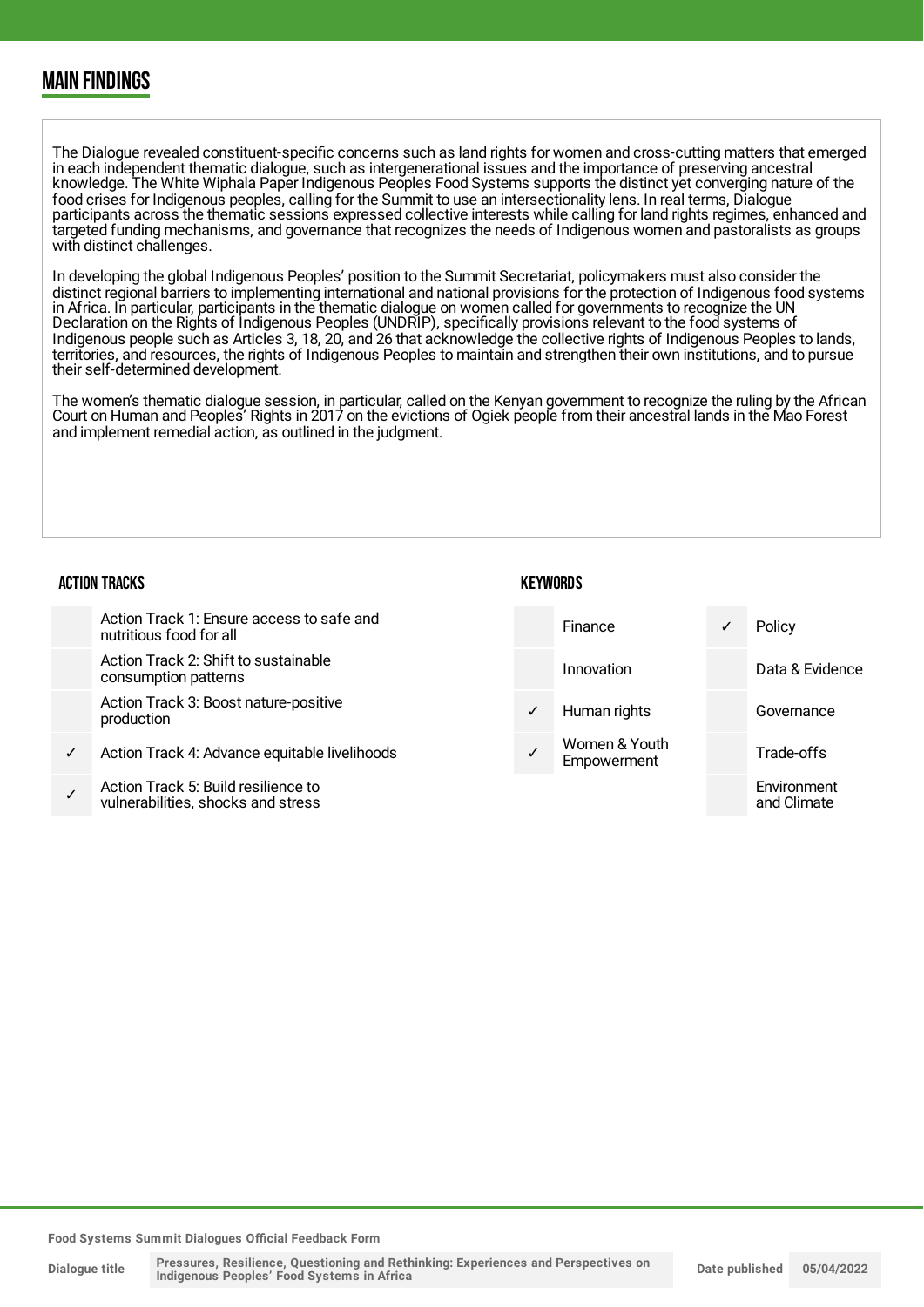Women Thematic Group Recommendations:

● The health crisis stems from our lack of living in harmony with nature. We need capacity building and upscaling for smallholder agricultural practices in line with Indigenous traditional knowledge to protect our food and identity at the grassroots level.

● Many communities around the world do not embrace traditional food systems and Indigenous technology in Indigenous food systems. As a tool to fight food insecurity and hunger, acknowledging the traditional food production system is crucial. Despite including various traditional practices for environmental preservation, pastoralism, and seasonal food production, for example, are not meaningfully recognized or included in curricula.

#### ACTION TRACKS

|   | Action Track 1: Ensure access to safe and<br>nutritious food for all      |              | Finance                      |              | Policy                     |
|---|---------------------------------------------------------------------------|--------------|------------------------------|--------------|----------------------------|
|   | Action Track 2: Shift to sustainable<br>consumption patterns              |              | Innovation                   | $\checkmark$ | Data & Evidence            |
|   | Action Track 3: Boost nature-positive<br>production                       | $\checkmark$ | Human rights                 |              | Governance                 |
| ✓ | Action Track 4: Advance equitable livelihoods                             |              | Women & Youth<br>Empowerment |              | Trade-offs                 |
|   | Action Track 5: Build resilience to<br>vulnerabilities, shocks and stress |              |                              |              | Environment<br>and Climate |

**KEYWORDS**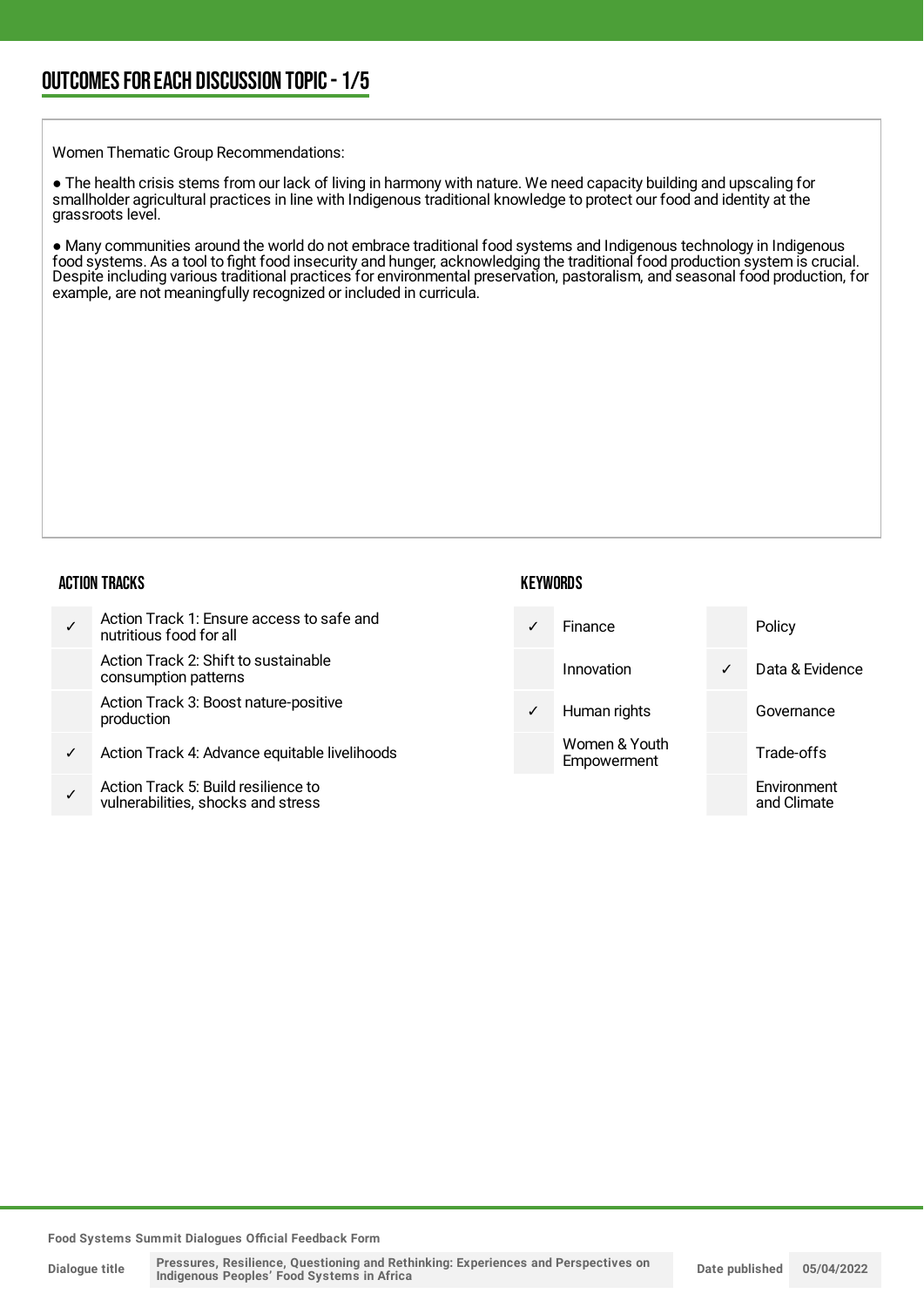Traditional Knowledge Holders Recommendations:

● Loosen restrictions on the use of medicinal herbs among Indigenous peoples as they are central to Maasai health and nutrition in Kenya and Tanzania, alike. Indeed, these herbs are often used as substitutes for lost nutrients when people lack diverse foods. Traditionally, these are soul foods that, in African food heritage, are significant to cultural values.

● Traditional consumption practices leave no one hungry. Among pastoralists and hunter-gatherers, food production has been communal rather than individual. Thus, sharing with neighbors and other community members during times of surplus and receiving during times of deficit has been traditionally conducive to ensuring that everyone has equal access to food.

● Pastoralism is one of the most sustainable modes of farming – and food systems – on the planet. Indeed, it is traditionally the extensive herding of livestock over rangelands.

● Hunter-gatherers managed their forests areas to ensure the availability of roots, fruits, leaves, barks of trees, and wildlife life. Recognition and strengthening of these systems would be critical. They practiced seasonal, vertical migration in forests areas year-round. During warmer months, they move up the montane forests and during colder months they moved to the lower grounds. The migrations were informed by the abundance of flowers for honey and wildlife which also followed the seasons. Recognition of traditional knowledge on food would therefore be key to safeguarding food and nutrition.

#### ACTION TRACKS

| Action Track 1: Ensure access to safe and<br>nutritious food for all      |              | Finance                      | Policy                     |
|---------------------------------------------------------------------------|--------------|------------------------------|----------------------------|
| Action Track 2: Shift to sustainable<br>consumption patterns              |              | Innovation                   | Data & Evidence            |
| Action Track 3: Boost nature-positive<br>production                       | $\checkmark$ | Human rights                 | Governance                 |
| Action Track 4: Advance equitable livelihoods                             |              | Women & Youth<br>Empowerment | Trade-offs                 |
| Action Track 5: Build resilience to<br>vulnerabilities, shocks and stress |              |                              | Environment<br>and Climate |

**KEYWORDS**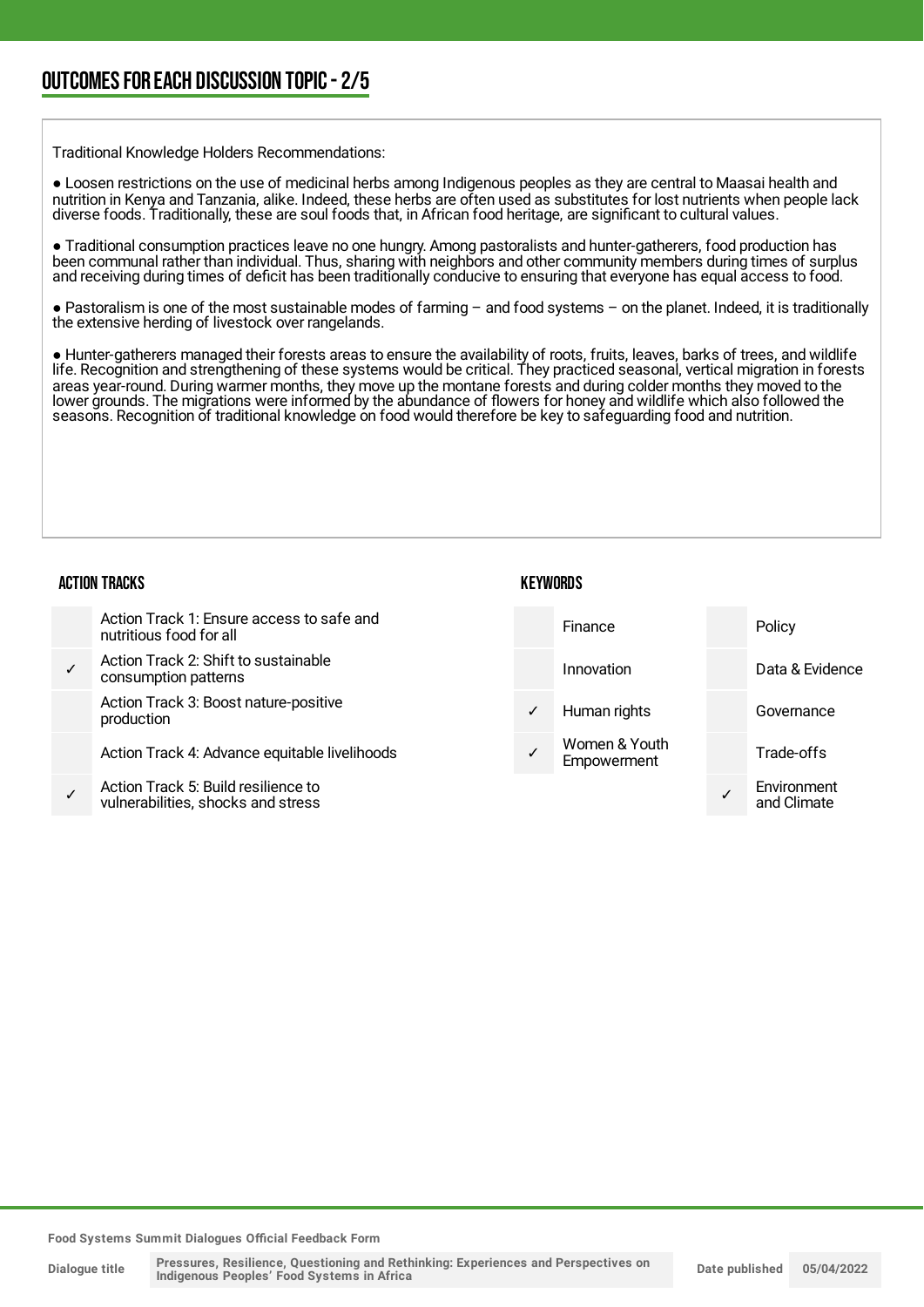#### Youth Recommendations:

● Improving Indigenous people's products and food value chains to enhance livelihoods; creating direct market linkages between farmers and consumers.

● As agricultural technology upgrades local productions to advance seed-saving and improve high yields, we must focus on socio-economic yet culturally sensitive approaches to ensure that traditional foods are not being genetically altered.

### $\overline{\phantom{a}}$

|   | <b>ACTION TRACKS</b>                                                      | <b>KEYWORDS</b> |                              |                            |
|---|---------------------------------------------------------------------------|-----------------|------------------------------|----------------------------|
|   | Action Track 1: Ensure access to safe and<br>nutritious food for all      |                 | Finance                      | Policy                     |
|   | Action Track 2: Shift to sustainable<br>consumption patterns              |                 | Innovation                   | Data & Evidence            |
| ✓ | Action Track 3: Boost nature-positive<br>production                       |                 | Human rights                 | Governance                 |
|   | Action Track 4: Advance equitable livelihoods                             |                 | Women & Youth<br>Empowerment | Trade-offs                 |
|   | Action Track 5: Build resilience to<br>wilnerabilities, shooks and stress |                 |                              | Environment<br>and Climato |

and Climate

**Food Systems Summit Dialogues Official Feedback Form**

vulnerabilities, shocks and stress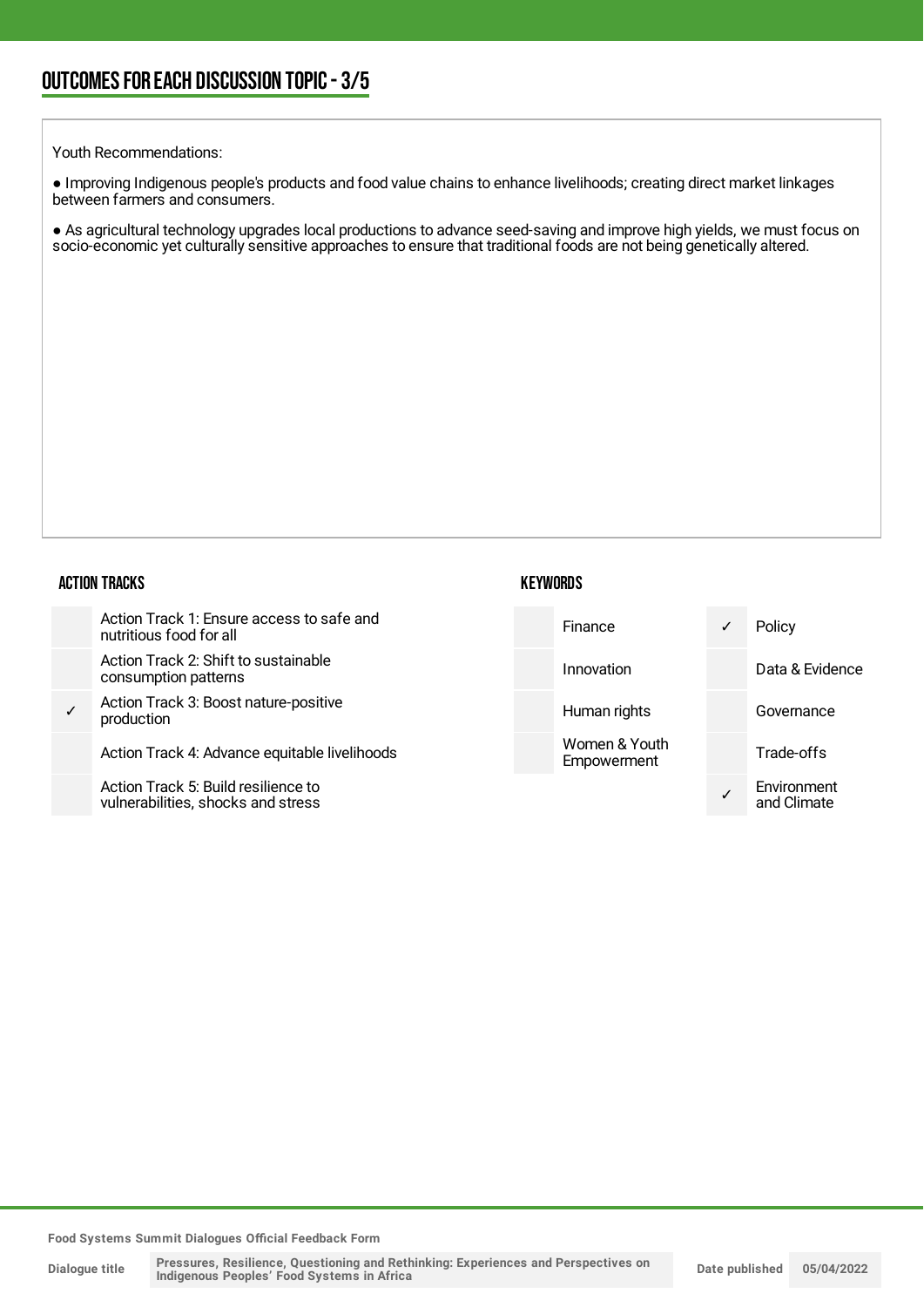#### ACTION TRACKS

Action Track 1: Ensure access to safe nutritious food for all

Action Track 2: Shift to sustainable consumption patterns

Action Track 3: Boost nature-positive production

Action Track 4: Advance equitable livel

Action Track 5: Build resilience to vulnerabilities, shocks and stress

| <b>KEYWORDS</b> |
|-----------------|
|-----------------|

| and     | Finance                      | Policy                     |
|---------|------------------------------|----------------------------|
|         | Innovation                   | Data & Evidence            |
|         | Human rights                 | Governance                 |
| lihoods | Women & Youth<br>Empowerment | Trade-offs                 |
|         |                              | Environment<br>and Climate |
|         |                              |                            |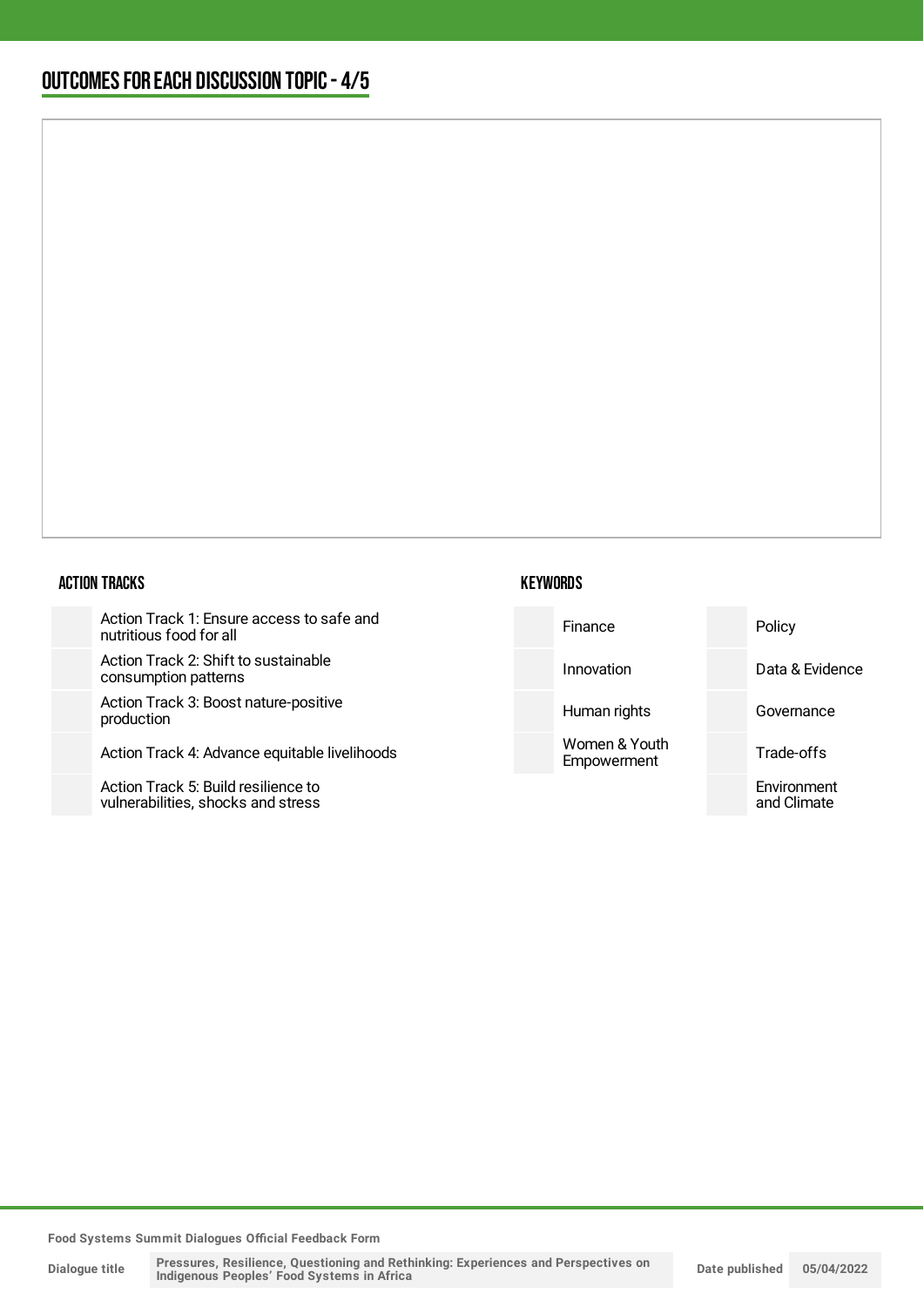#### ACTION TRACKS

Action Track 1: Ensure access to safe nutritious food for all

Action Track 2: Shift to sustainable consumption patterns

Action Track 3: Boost nature-positive production

Action Track 4: Advance equitable livel

Action Track 5: Build resilience to vulnerabilities, shocks and stress

| <b>KEYWORDS</b> |  |
|-----------------|--|
|-----------------|--|

| and     | Finance                      | Policy                     |
|---------|------------------------------|----------------------------|
|         | Innovation                   | Data & Evidence            |
|         | Human rights                 | Governance                 |
| lihoods | Women & Youth<br>Empowerment | Trade-offs                 |
|         |                              | Environment<br>and Climate |
|         |                              |                            |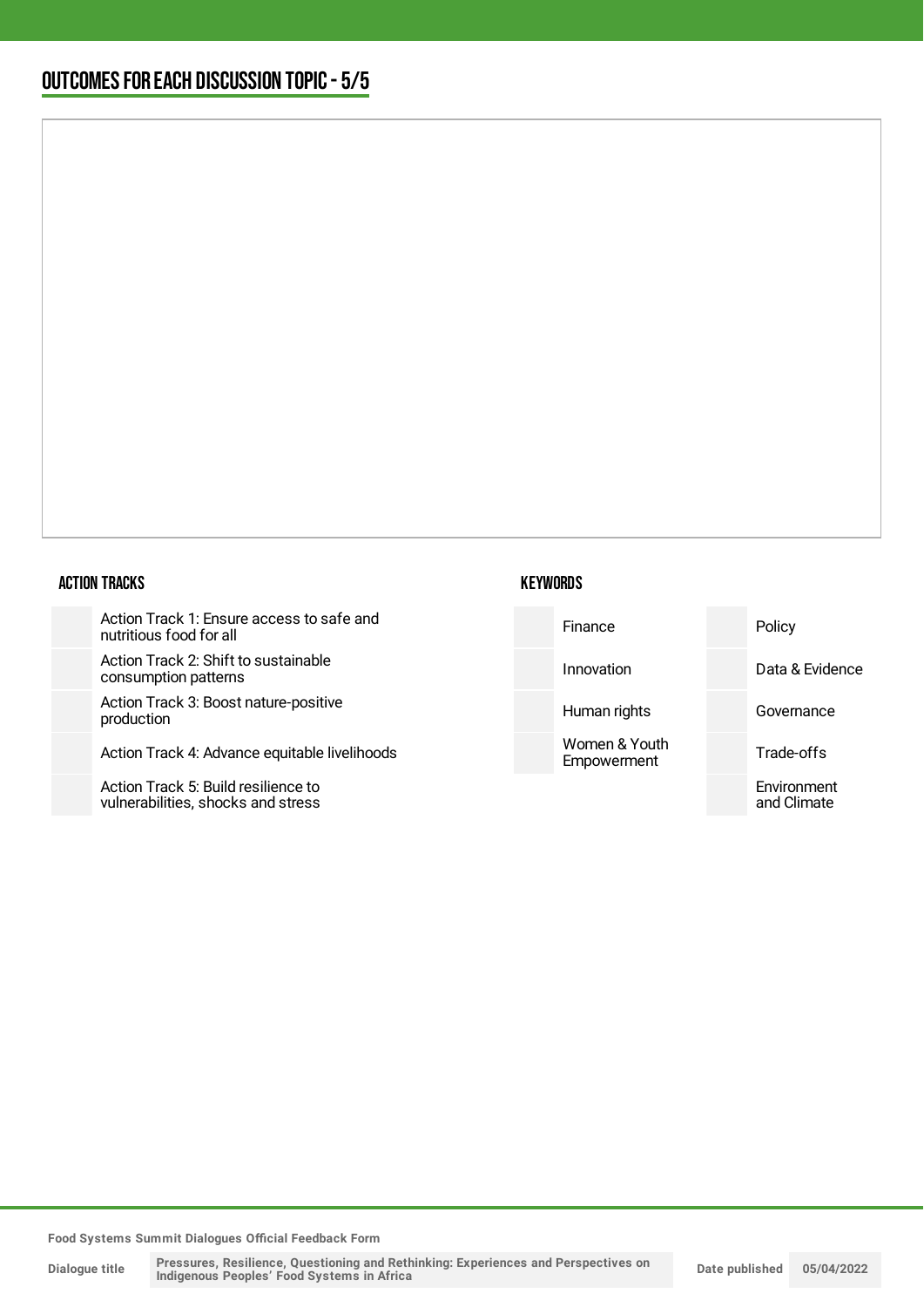### AREAS OF DIVERGENCE

Contemporary Western relationships with food systems no longer celebrate the food itself. Historically, food systems were a spiritual and cultural part of nearly all humans' daily lives.

As agricultural technology upgrades local productions to advance seed-saving and improve high yields, we must focus on socio-economic yet culturally sensitive approaches to ensure that traditional foods are not being genetically altered.

COVID-19 Recovery Plans must address the distinct needs of Indigenous peoples, particularly Indigenous women, related to land rights, food security, and community production.

Thus, land tenure issues for Indigenous women in Africa are crucial, as Indigenous women can lead to the growth of sustainable, organic, and climate-resilient agriculture.

Although Indigenous women hold crucial knowledge and are critical stakeholders in preserving ecosystems, they are left behind. Women are key knowledge holders in our food systems, from production to transformation. Indigenous people, and Indigenous women, in particular, must be included as early stakeholders in the decision-making process -- from the planning to design to implementation and supported economically and socially. To implement these recommendations to the UN Summit on Food Systems, participants in the women's thematic dialogue called for programs designed by Indigenous peoples, particularly women, and a dedicated funding mechanism to implement the programs.

The lack of recognition for communal land drives many Indigenous farmers to production methods with adverse environmental and health outcomes. It also accelerates deforestation by contributing to the marginalization of Indigenous farmers -- stakeholders with a traditional role in protecting ecosystems.

As 90% of meat in Kenya and Tanzania still comes from Indigenous peoples, traditional methods are stressed and must adapt in a way that allows them to sustainably expand production. Must ensure that (1) there is enough livestock to provide for the community before (2) selling on external markets.

Traditional consumption practices leave no one hungry. Among pastoralists and hunter gatherers, food production has been communal rather than individual. Thus, sharing with neighbors and other community members during times of surplus and receiving during times of deficit has been traditionally conductive to ensuring that everyone has equal access to food.

Governments must recognize sustainable pastoral systems and their social, economic, and environmental contributions to regional food systems, ensure knowledge transfers to the next generation, and prioritize Indigenous peoples' organic food and traditional seed bank. As a part of this recognition, the voices of Indigenous pastoral farmers must be included in decision-making.

#### ACTION TRACKS

- Action Track 1: Ensure access to safe and nutritious food for all
- Action Track 2: Shift to sustainable consumption patterns
- ✓ Action Track 3: Boost nature-positive production
- Action Track 4: Advance equitable livelihoods
- ✓ Action Track 5: Build resilience to vulnerabilities, shocks and stress

#### **KFYWORDS**

|   | Finance                      | Policy                     |
|---|------------------------------|----------------------------|
|   | Innovation                   | Data & Evidence            |
| ✓ | Human rights                 | Governance                 |
|   | Women & Youth<br>Empowerment | Trade-offs                 |
|   |                              | Environment<br>and Climate |